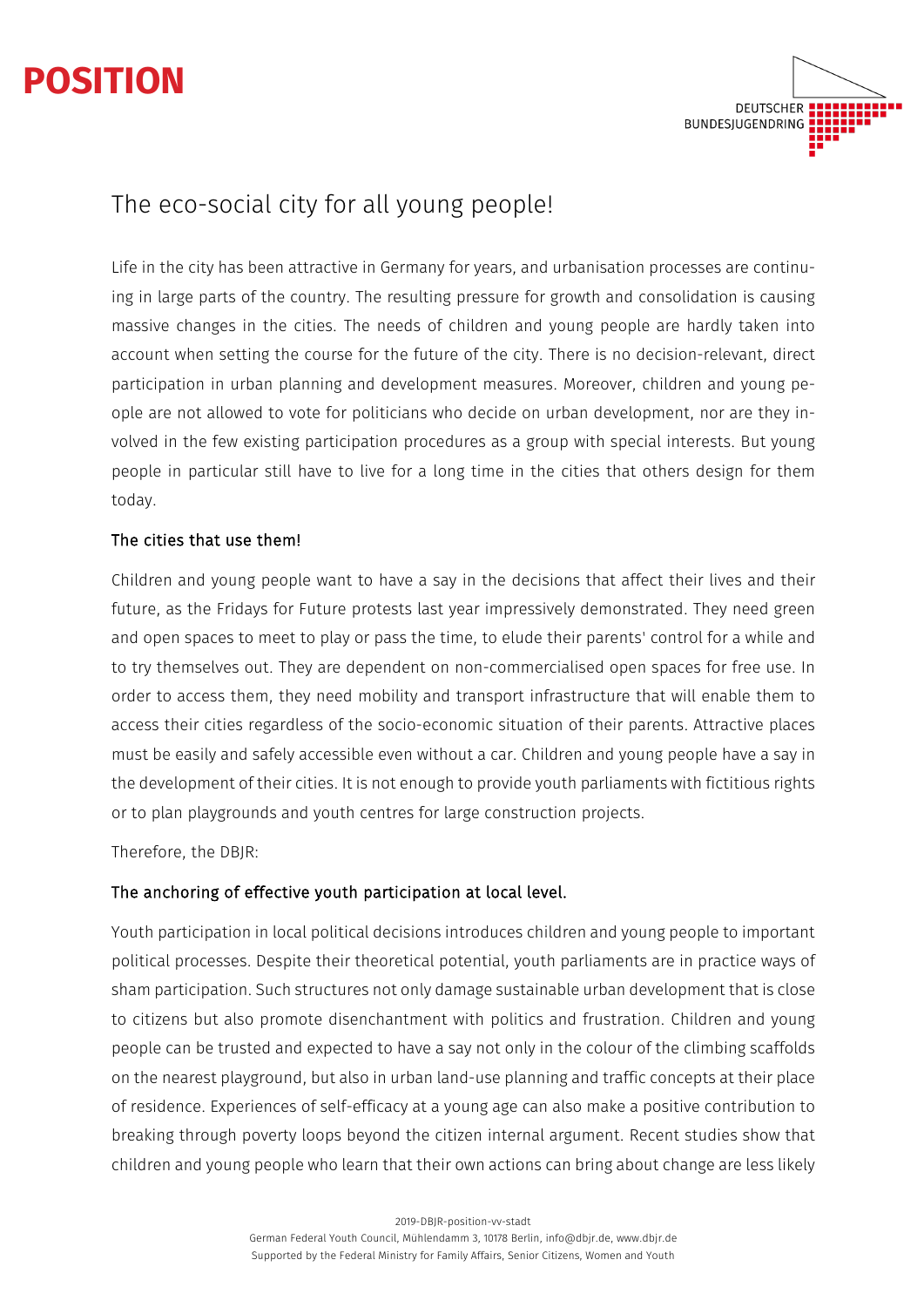

to repeat their parents' poverty biographies<sup>1</sup>. But not least for reasons of intergenerational justice, political decisions that have a lasting influence on the reality of life for young generations cannot be made without them.

The DBJR therefore calls for the nationwide establishment of effective child and youth participation in all county-free cities and municipalities. Young people and their associations must be equipped with effective participation instruments. They must also be enabled to position themselves on all issues relevant to local politics - regardless of whether these affect children and young people acutely or not. To this end, on the one hand, their effective power must be expanded and, on the other hand, pedagogical offers for the age- and demand-oriented introduction of children and young people to local political processes must be promoted. The youth councils and youth associations, with their many years of experience in participation processes, can make a considerable contribution here and must therefore be involved in establishing effective structures. The concrete design of these structures will be developed in a process starting in autumn 2020.

#### The introduction of the Youth Check at municipal level

The Youth Check has proved its worth at federal level as an instrument for assessing the consequences of legislation in relation to the youth phase of life. Even though the Youth Check cannot (yet) avoid the negative impact of parliamentary decisions on young people, it is a valuable orientation and awareness-raising aid for policies suitable for children and young people. It also became apparent that policies affecting young people, in the sense of an independent youth policy, are not made exclusively by the Federal Ministry for Family Affairs, Senior Citizens, Women and Youth (BMFSFJ). On the contrary, draft laws and ordinances from all ministries can have<sup>2</sup>specific effects on children and adolescents.

The DBJR therefore calls on the municipalities to implement comparable model projects at the municipal level, analogous to the Youth Check at the federal level. It is precisely where political action has a direct impact through its proximity to those affected that the Youth Check can help to ensure that the circumstances of childhood and adolescence are taken into account more appropriately in decision-making processes and thus contribute overall to a child-friendly and youth-oriented policy at local level.

Similarly, meaningful cooperation with existing structures such as the Youth Welfare Committee is necessary. If the Youth Check proves specific effects of the political decision on young people,

<sup>1</sup> Schiek, Daniela; Ullrich, Carsten G. (2017): From generation to generation? Poverty careers from a family history perspective. 2 German Research Institute for Public Administration (Ed.) (2018): First report of the Competence Centre Youth-Check. For legislation suitable for young people.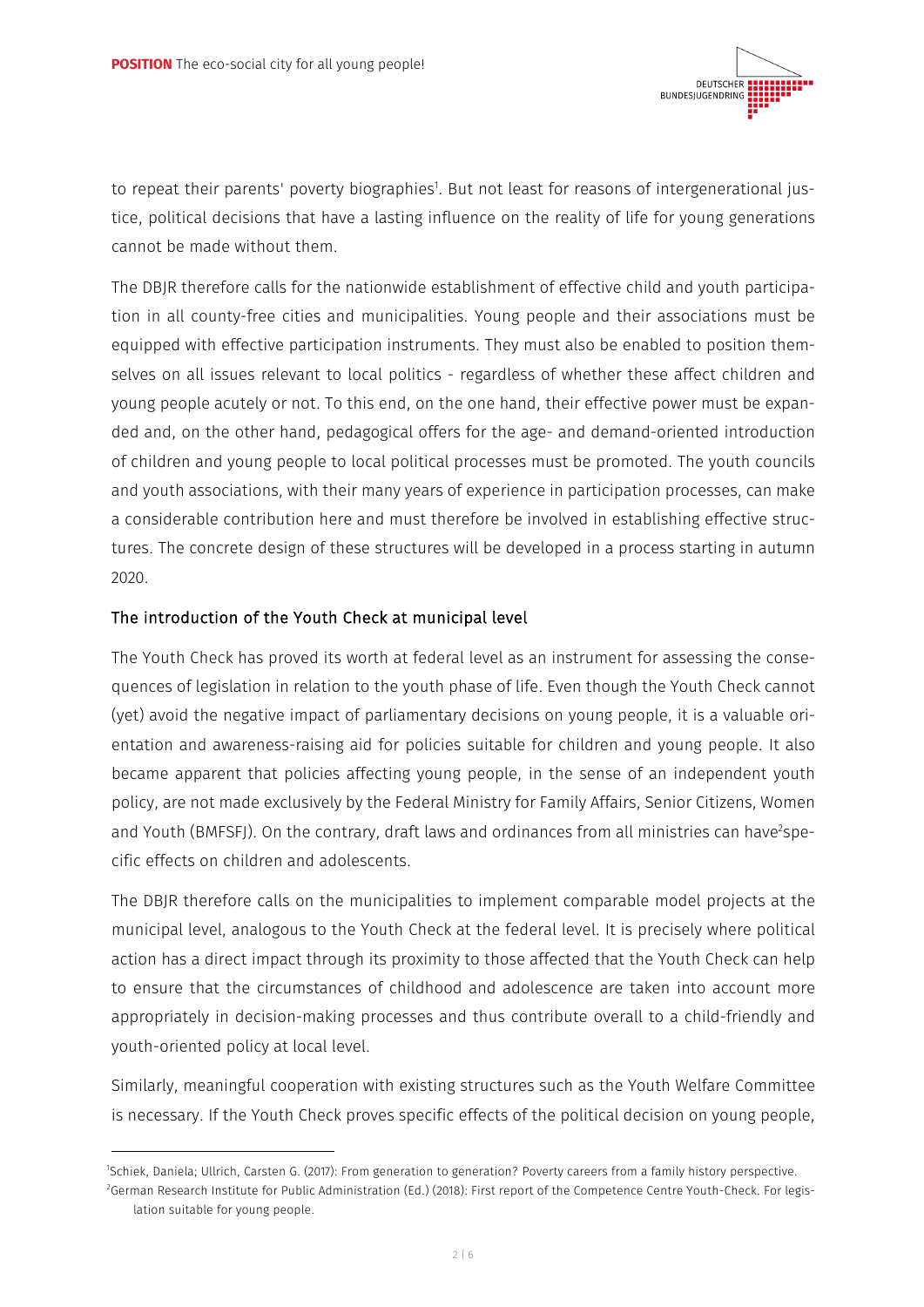

it is mandatory to provide for the participation of young people in accordance with the respective local regulations.

### Preserve and promote urban greenery, supplement open space categories in the Building Code

Experiences of nature are an integral part of children's development - also and especially in cities. Nature also creates local connectedness and an awareness for one's own position in the world through dealing with the living. Children and adolescents appreciate playing in the constantly changing nature, which nevertheless offers many constants. In addition, unplanned open spaces offer special opportunities for creative work by and with young people and are alternative places for children and young people to spend their leisure time. The experience educational character of open spaces can therefore also have a special attraction for cultural or sporting activities. Young people can acquire and design the unspoiled spaces and thus make them usable according to their individual needs and interests. Again and again, studies show that unplanned urban areas such as wastelands, unused railway embankments or ruins are used much more intensively by children and young people than playgrounds. But also urban nature experience areas (NER) are an ideal possibility to combine urban nature conservation and urban life. These are public open spaces in the living environment that are largely left to their natural development, as large as possible, where children can play freely and without artificial play equipment. Nature experience spaces show by way of example that where children and young people can play freely and make their own decisions, they continuously change their social space and adapt it to their needs.

The youth associations want to take climate protection seriously. According to a study by ETH Zurich, global warming in Berlin could be as low as 1.4 degrees Celsius by 2050, with a climate similar to that in Canberra, Australia, today<sup>3</sup>. Green retreats in cities - these include brownfields, ruins, parks, allotments, city forests and NERs - make an extremely positive contribution to maintaining the urban climate and are thus much more than just potential building land. In hot summers they act as cold accumulators and provide wind. They are thus in a position to at least partially cushion impending climate changes.

The DBJR therefore calls on municipalities to take into account the value of green spaces for the psychosocial development of children and young people, the health of urban dwellers and the urban climate in general. In concrete terms, this means the inclusion of brownfields as an open

<sup>3</sup> Bastin, J-F.; Clark, E.; Elliott, T.; Hart, S.; van den Hoogen, J.; Hordijk, I.; et al. (2019): Understanding climate change from a global analysis of city analogues. https://doi.org/10.1371/journal.pone.0217592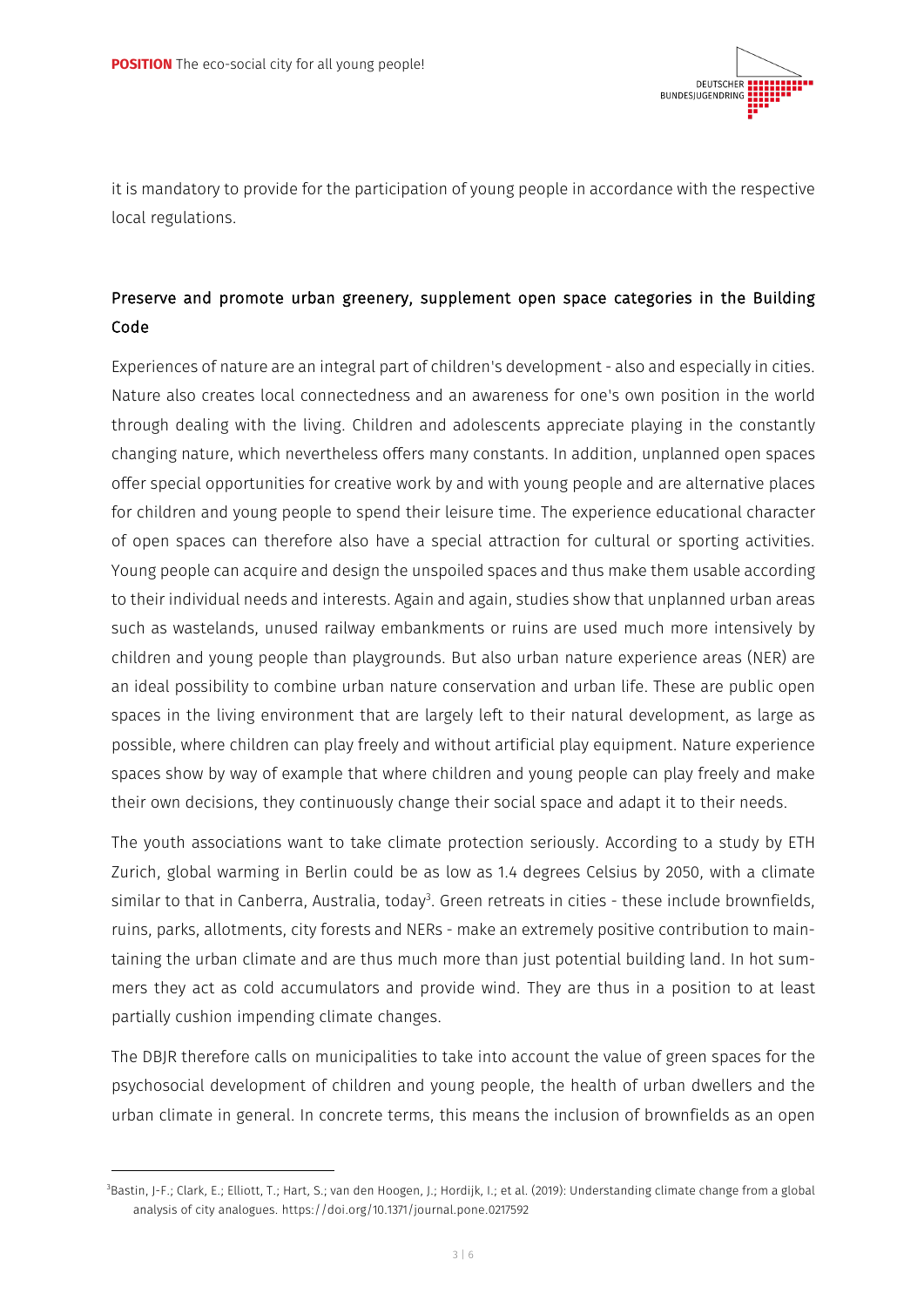

space category in the Building Code, the comprehensive protection of existing urban green areas such as allotments, city forests and parks and the construction of green axes in central city locations. In addition, the DBJR calls for a general obligation to examine post-compaction options before sealing existing green areas. In addition, the DBJR supports the demand of the Foundation for Nature Conservation and others for the anchoring of nature experience areas as open space categories in the Building Code and for the establishment and operation of at least one nature experience area of at least 1 hectare per city or district in larger cities.

#### Developing safe and free mobility for children and young people

Cities are spaces of encounter, exchange and shared experiences. However, attractive leisure and recreational activities are not evenly distributed in cities. In order to be able to use the full potential of the cities, children and young people are dependent on being able to move around in the city at any time and without restrictions. However, the current autocentric urban planning only provides minors with limited and often cost- and time-intensive mobility opportunities in urban areas<sup>4</sup>. The ever-increasing volume of traffic poses a growing risk, especially for children and adolescents riding bicycles. Berlin has already taken a step in the right direction with its initiative for the free use of public transport for all pupils and the development of a safe bicycle infrastructure. The commitment of those responsible in the municipalities must not, however, be exhausted. Therefore, the DBJR:

- the planning and design of cities and municipalities so that environmentally friendly alternatives become more attractive than motorised private transport and people can travel faster, cheaper and more reliably on foot, by bicycle or by public transport,
- free public transport for all young people,
- a more demand-driven clocking of buses and trains,
- more public transport offers on weekends and in the evening hours,
- the massive expansion of the bicycle infrastructure as well as sustainable and non-commercially operated rental bicycle systems,
- the development and strengthening of pedestrian infrastructure,
- the waiving of charges for the carriage of bicycles in public transport,
- barrier-free stops and stations,

<sup>4</sup> Federal Environment Agency (2016): Environmental awareness and environmental behaviour of young people. https://www.umweltbundesamt.de/sites/default/files/medien/378/publikationen/umwe-ltbewusstsein\_und\_umweltverhalten\_junger\_menschen.pdf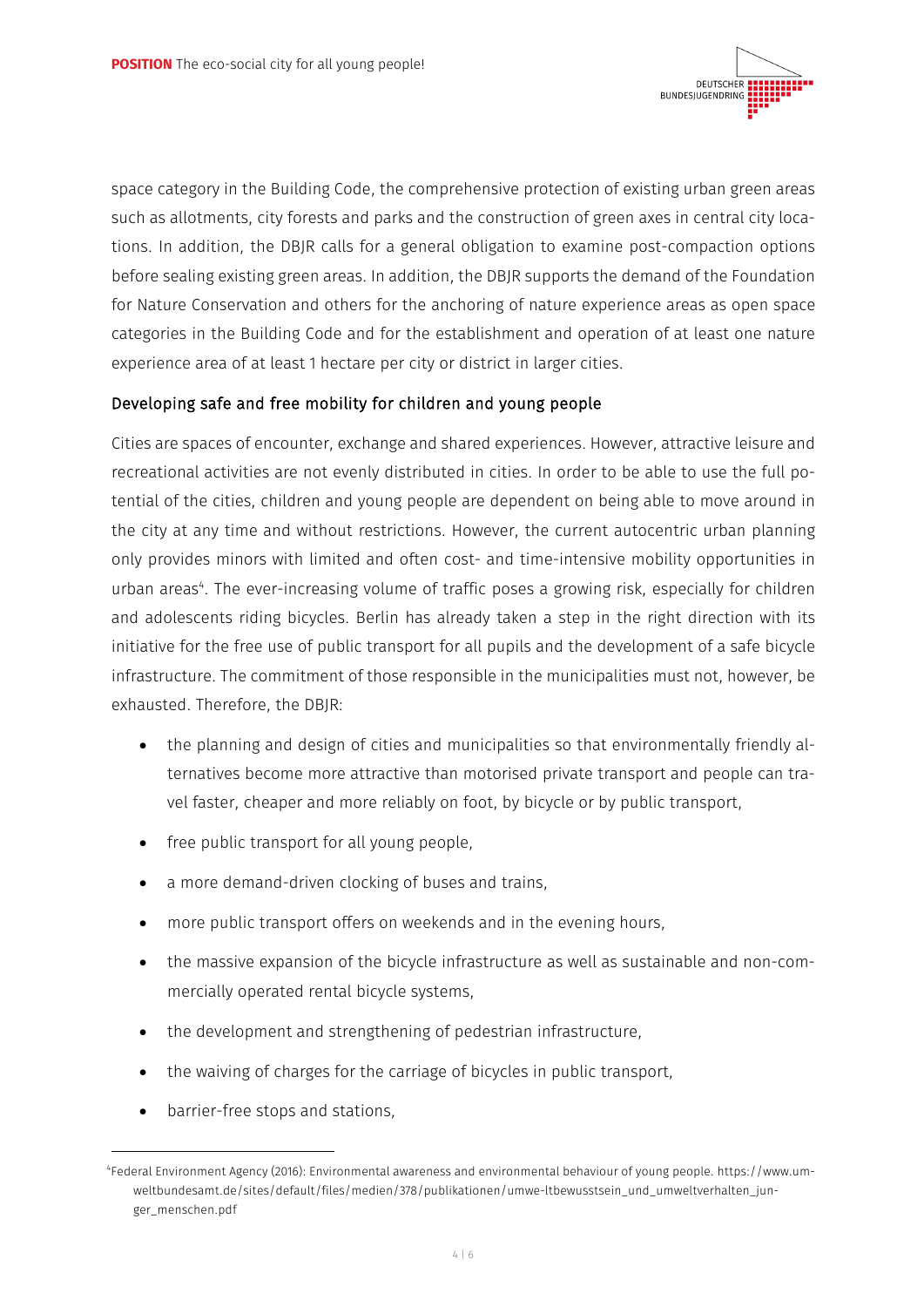

- WLAN at stops and railway stations as well as in buses and trams,
- Intelligent digital systems to better connect public transport, rental bike systems and other shared mobility services.

Here, too, it is imperative that young people participate in the planning processes of transport development. Mobility offers suitable for children and young people cannot be realised without the input and advice of children and young people and often fail to meet the needs of young people.

#### The health-promoting city

Exposure to noise, dirt, exhaust fumes and other harmful factors in cities is not equally distributed everywhere. Rather, the burden often decreases with increasing income. Cities were conceived early on in such a way that low-income districts were remote from industrial locations. Even today, low-income families in cities are therefore often exposed to double health burdens: they can hardly afford the mobility that would be necessary for them to participate in society. However, they live in the districts with the highest traffic load $^5$ . The distribution of urban greenery also frequently reflects the income situation of city dwellers, which further exacerbates the health burden for residents of low-income city locations.

Children and adolescents have no influence on the socio-economic situation of their parents, let alone they can choose their place of residence themselves. However, all children and adolescents have the same right to physical integrity and healthy adolescence, regardless of their parents' income or social status. We therefore call on local authorities to pay particular attention to health issues in low-income neighbourhoods in urban development and planning projects. In concrete terms, this means relieving traffic congestion in low-income neighbourhoods, the expansion of pollutant-free and cost-free mobility services in these very neighbourhoods, and the increased development and maintenance of green spaces and nature experience areas in urban locations with high levels of pollutants - and thus at the same time counteracting the segregation in cities that has been drawn into the millieu process.

The DBJR stands for the right of all city dwellers to self-determination, for environmental justice in the cities, for the preservation and development of green, non-commercialised and self-gover-

<sup>5</sup> Becker, T. (2015): Social spatial distribution of traffic-related noise and air pollutants using Berlin as an example. Dissertation at the TU Dresden.